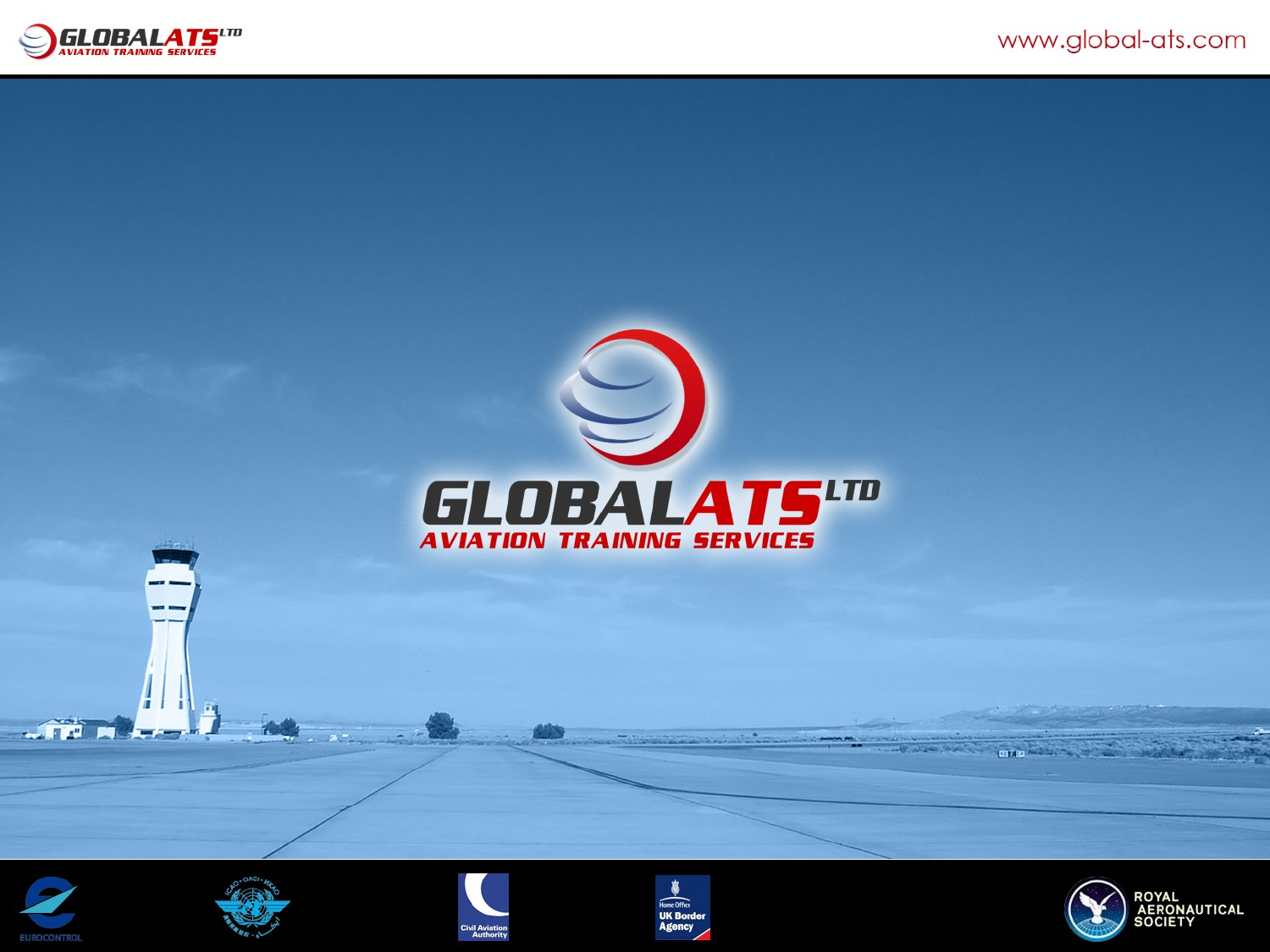

### **WHO IS GLOBAL ATS?**

- Global ATS is an independent Initial Training Organisation and Aviation English Language Training Organisation delivering both UK and International Training
- Core Business has been related to Air Traffic Control
	- UK CAA Approvals
	- Also Hold several International Approvals
	- AFISO Courses running at Global for the last 3 years
		- Following a customer coming

• Consultant, Bespoke and Refresher Training Requirements Ability to update and adapt to customer requirements and remain flexible, competitive and effective.









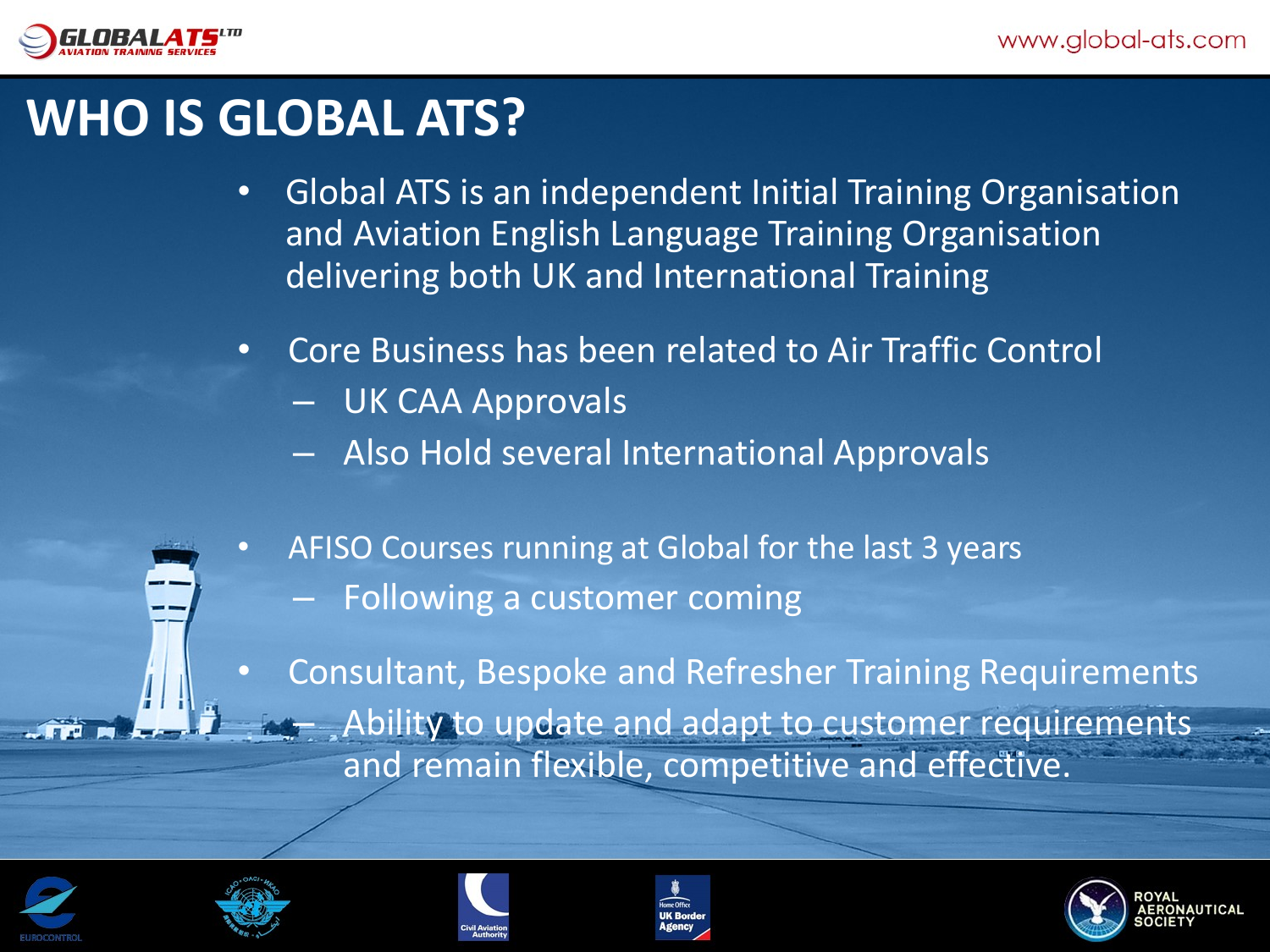

### **WHO IS GLOBAL ATS?**

- We have:
	- over 16 years experience in the global aviation market
	- trained over 3000 students world-wide in partnership with dozens of aviation authorities.
	- invested millions into development, technology and people to ensure quality of our services to maintain industry standards.









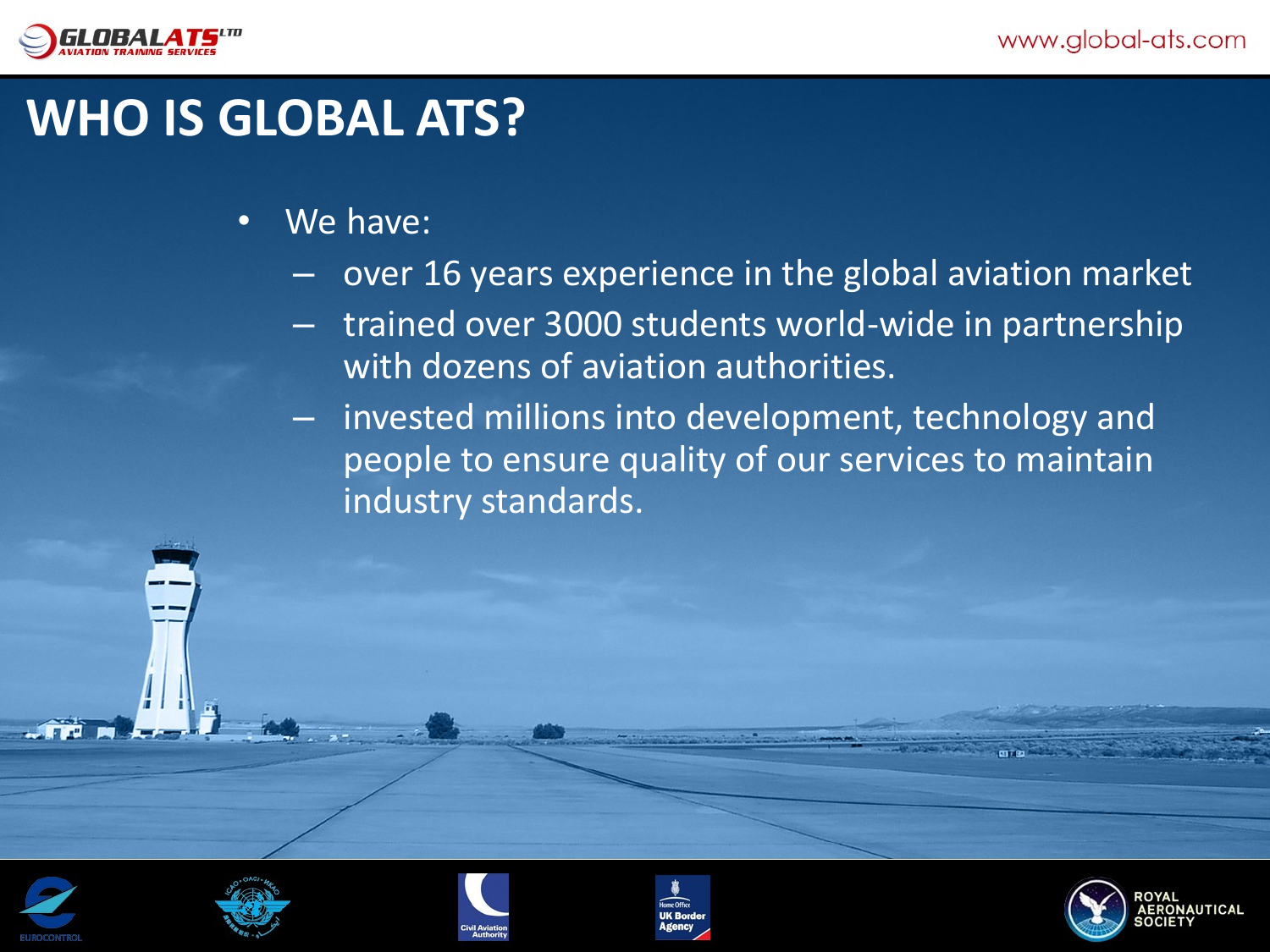

## **GLOBAL CUSTOMER REACH Bahrain**

**Canada Cayman Islands Doha Fujairah Georgia Iraq Kazakhstan Kuwait Mongolia Oman Seychelles Islands Swaziland Tunisia Zambia Abu Dhabi Bermuda Ghana Ireland UK Jordan Libya Najaf Qatar Saudi Arabia Sudan Thailand Hong Kong**









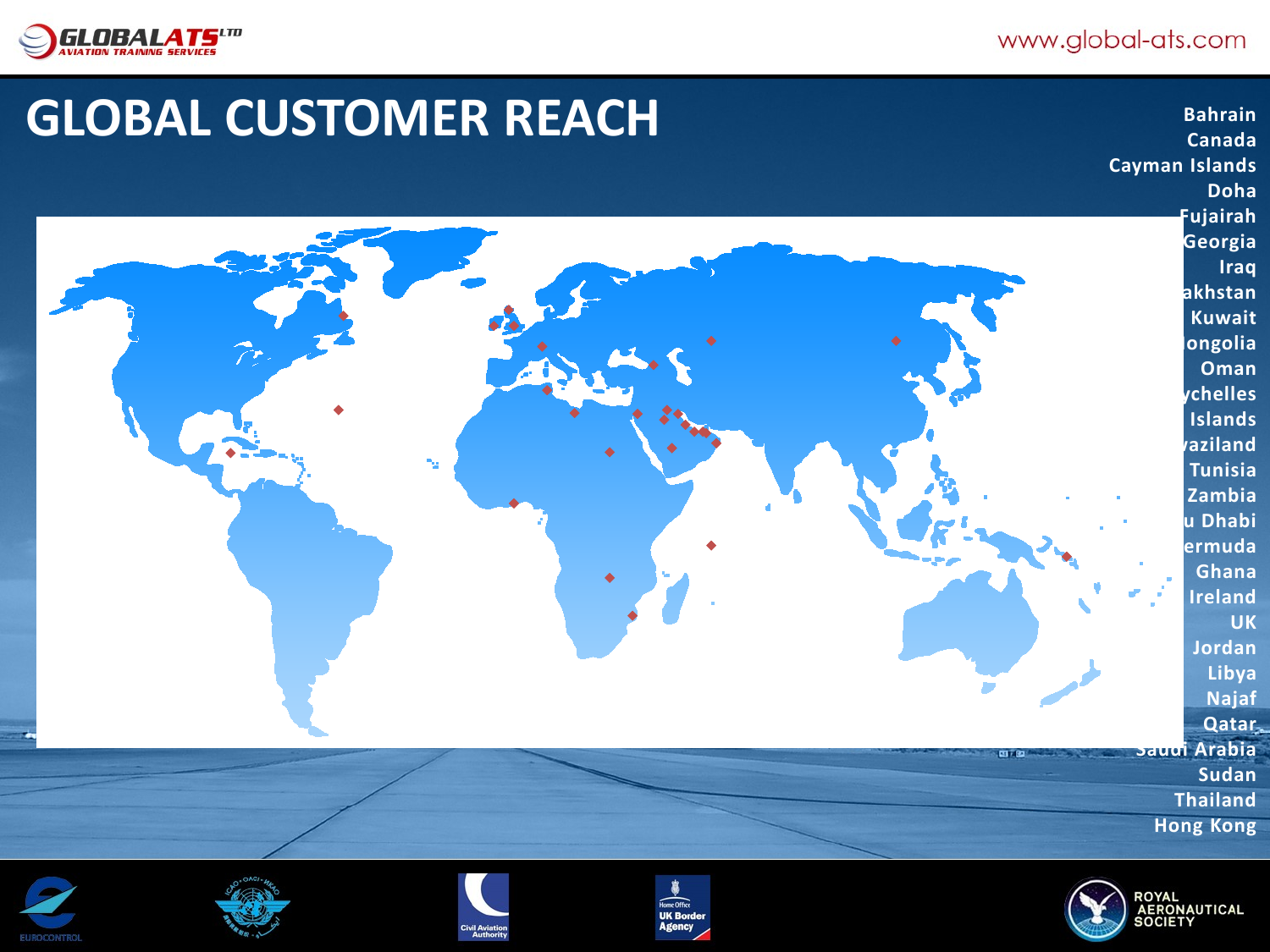

# **History**

- Following the closure of Serco's Bailbrook College (Bath) in 2000, Global ATS Ltd was originally established as Rudloe College in Corsham.
- (2000 2006) Rudloe College
- (Founding members included Bob Pegg, Martin Thomas, Christine Phua originated from Bailbrook)
- Over the years the company has grown, developed and changed ownership
- (2006 2011) Astac Ltd
- (2011 Current Day) Global ATS Ltd









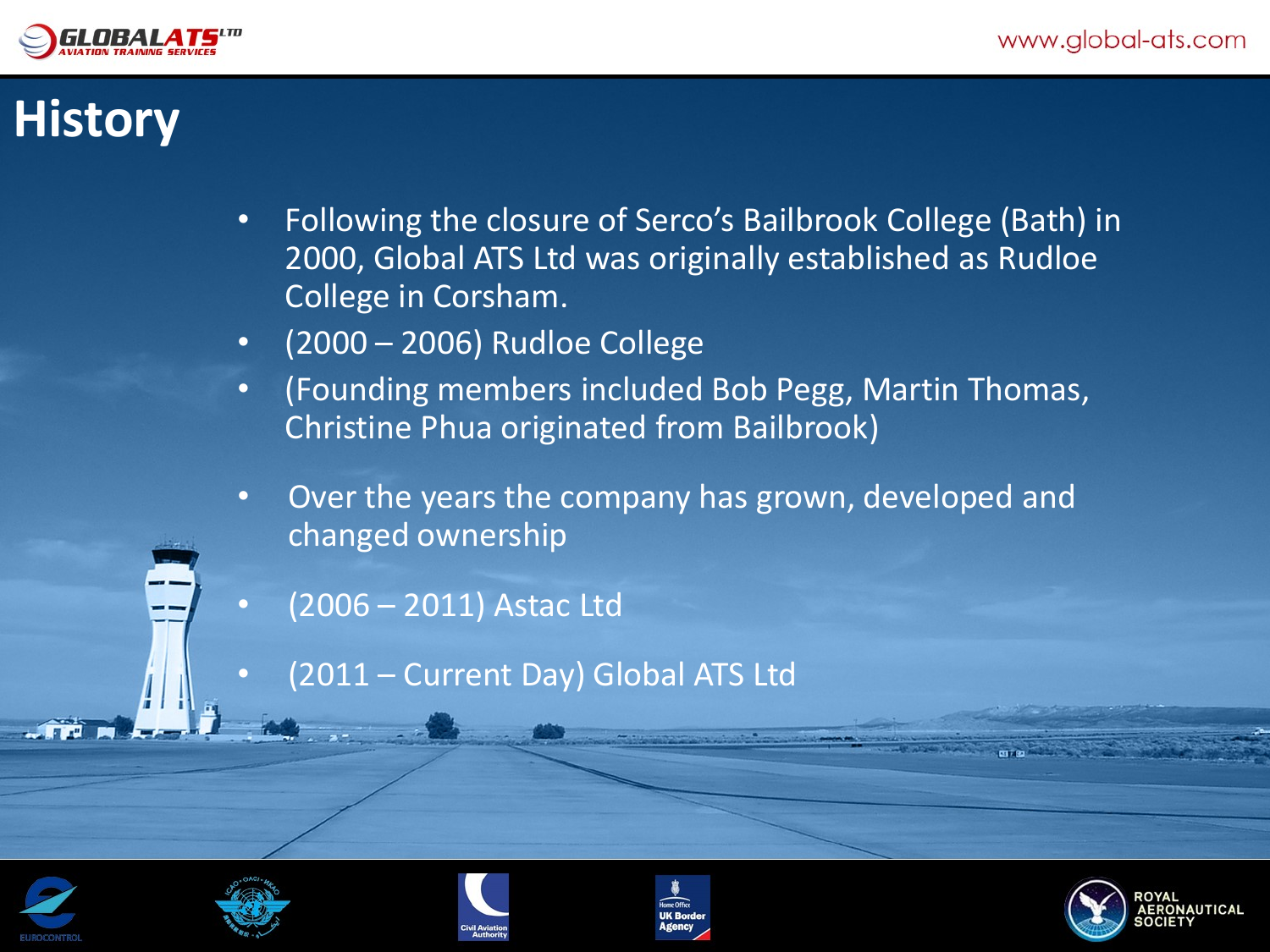

### **GLOUCESTERSHIRE COLLEGE**





- A College & Building that continues to allow us to adapt to all our customer demands, training requirements and schedules.
- Capacity improved each year due to recruitment, and robust QMS.
- Subject to the requirement we also have the ability to travel and complete courses for customers in their sites